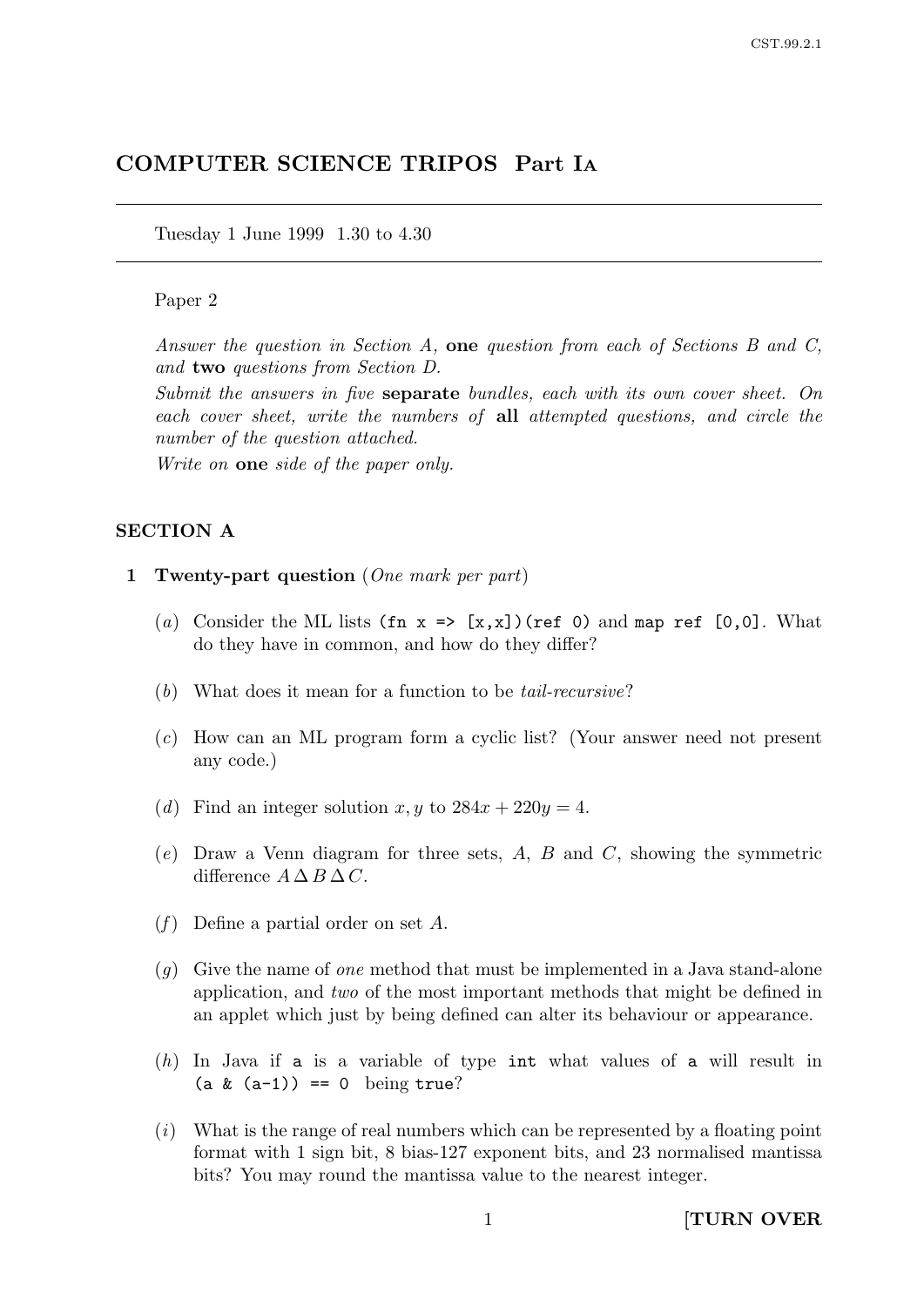- $(j)$  Unix operating systems give each process its own virtual address space, initially containing three segments. What is contained in each of these segments?
- $(k)$  What is this?



- $(l)$  Give a sum of products form for the exclusive or of two variables a and b.
- (m) Give at least one good reason why professionals carry a greater ethical burden in the activities of their profession than ordinary members of the public.
- (n) Write down a short expression or command which is a syntactically correct piece of program, but which would normally be faulted by a type-checker. Justify your answer in a few words.
- (o) Given events A and B, demonstrate that  $P(A \cup B) = P(A) + P(B) P(A \cap B)$ .
- (p) Given the axioms of Probability, prove the Empty Set Theorem:  $P(\phi) = 0$ .
- $(q)$  An inertial navigation set has a mean time to failure of 1000 hours. If an aircraft is fitted with two of them to increase reliability, is the mean time to failure of both systems which is experienced in practice likely to be several thousand hours or about a million hours? Give a brief justification for your answer.
- $(r)$  Outline the key principles of loop design, considering the simple case of a while loop.
- (s) What are the differences, if any, between the languages determined by the three regular expressions  $\emptyset^*, \emptyset(\emptyset^*)$  and  $(\emptyset^*)^*$ ?
- $(t)$  For the main memory of a computer, why is volatile technology more often used than non-volatile technology?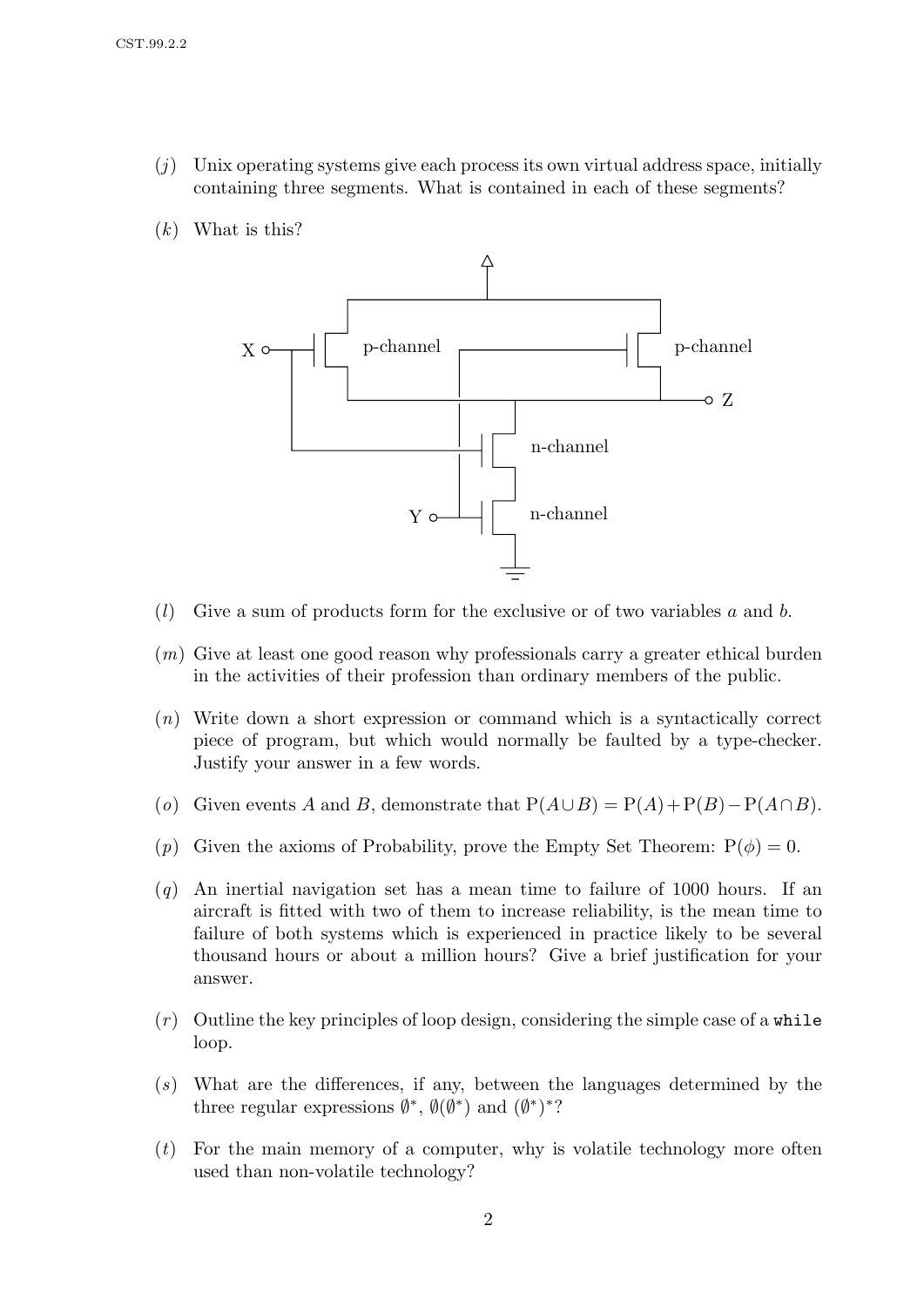# SECTION B

### 2 Digital Electronics

An arbiter is a functional unit that allows requesters to lock resources while they are in use.

- (a) Describe the inputs and outputs of an arbiter for a single resource which has two requesters. [5 marks]
- (b) Describe two policies that the arbiter might implement when both requesters request the resource simultaneously. One of these should require some internal state. [5 marks]
- (c) Give a state diagram for a policy which requires internal state assuming synchronous operation. [5 marks]
- (d) Choose one of the policies in  $(b)$  and derive equations for outputs and next state control using any type of storage element you choose. [5 marks]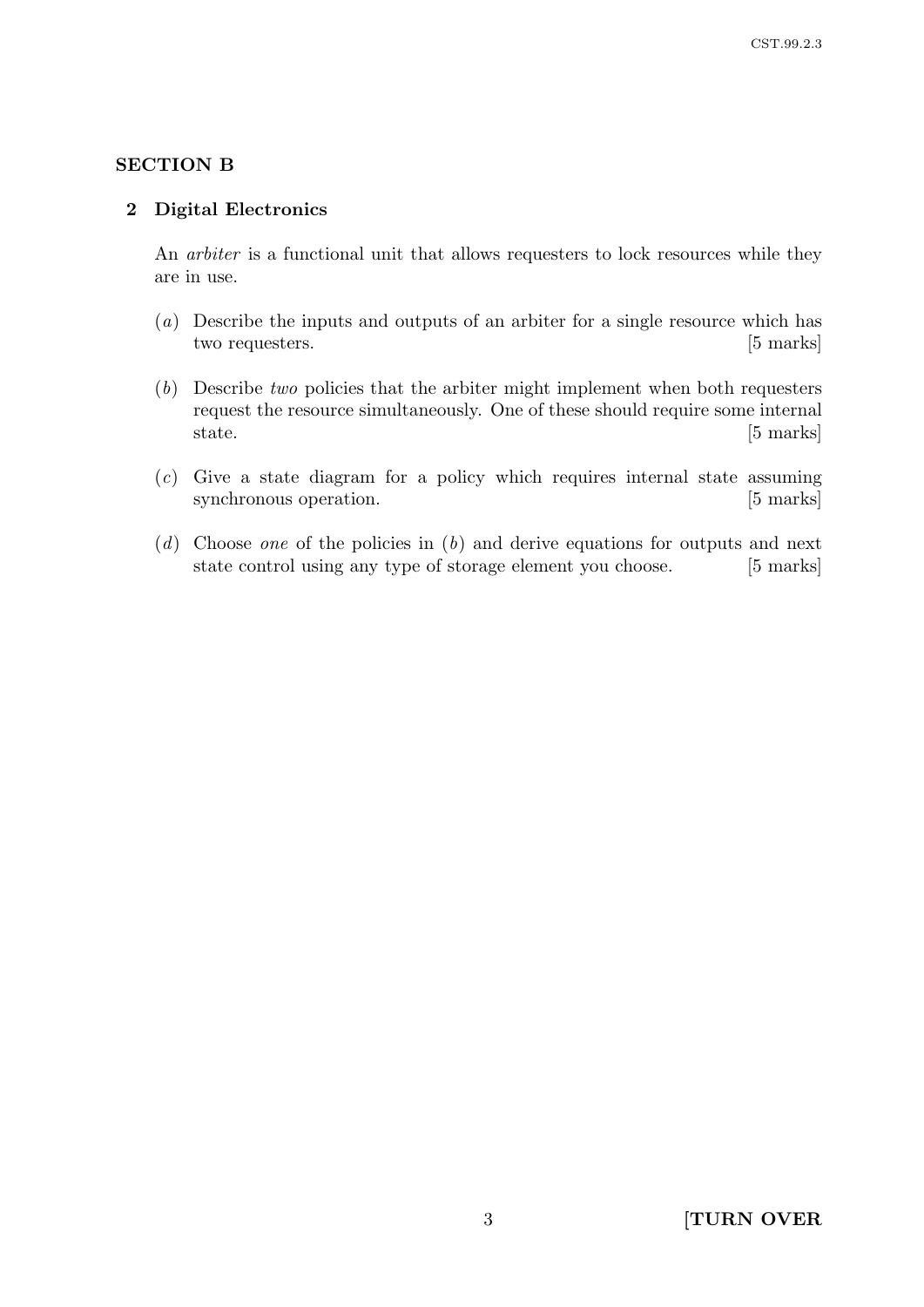# 3 Digital Electronics

In an edge triggered flip flop, explain what is meant by

- (a) hold time
- (b) setup time
- $(c)$  delay from clock edge to output [3 marks]

What relation should hold between two of these quantities to provide sensible behaviour and why? [5 marks]

Comment on the possibility and desirability of negative hold times. [2 marks]

Each of the following boolean functions is a function of the four variables  $w, x, y$ , z. The functions are not totally specified and may take on any value for certain inputs.  $f_n$  indicates where the function must be true, while  $g_n$  is true where the value of the function is not constrained. Draw maps and provide a minimum sum of products form for each of the functions.

- (a)  $f_1 = \overline{w}\overline{x}\overline{y}z + \overline{w}x\overline{y}z + \overline{w}xy\overline{z} + wx\overline{y}\overline{z} + wx\overline{y}z + wxyz$  $g_1 = \bar{w}\bar{x}y\bar{z} + \bar{w}x\bar{y}\bar{z}$
- (b)  $f_2 = \bar{w}\bar{x}\bar{y}\bar{z} + \bar{w}\bar{x}\bar{y}z + \bar{w}\bar{x}\bar{y}\bar{z} + \bar{w}\bar{x}\bar{y}z + \bar{w}\bar{x}\bar{y}z + \bar{w}\bar{x}\bar{y}z + \bar{w}\bar{x}\bar{y}z + \bar{w}\bar{x}\bar{y}z + \bar{w}\bar{x}\bar{y}z + \bar{w}\bar{x}\bar{y}z + \bar{w}\bar{x}\bar{y}z + \bar{w}\bar{x}\bar{y}z + \bar{w}\bar{x}\bar{y}z + \bar{w}\bar{x}\bar{y}z + \bar{w}\bar{x}\bar{$  $g_2 = w\bar{x}y\bar{z} + wxy\bar{z}$

[5 marks]

Let  $f(x_0, x_1, \ldots, x_{n-1})$  be equal to 1 if and only if exactly k of the variables have the value 1. How many prime implicants does this function have? [5 marks]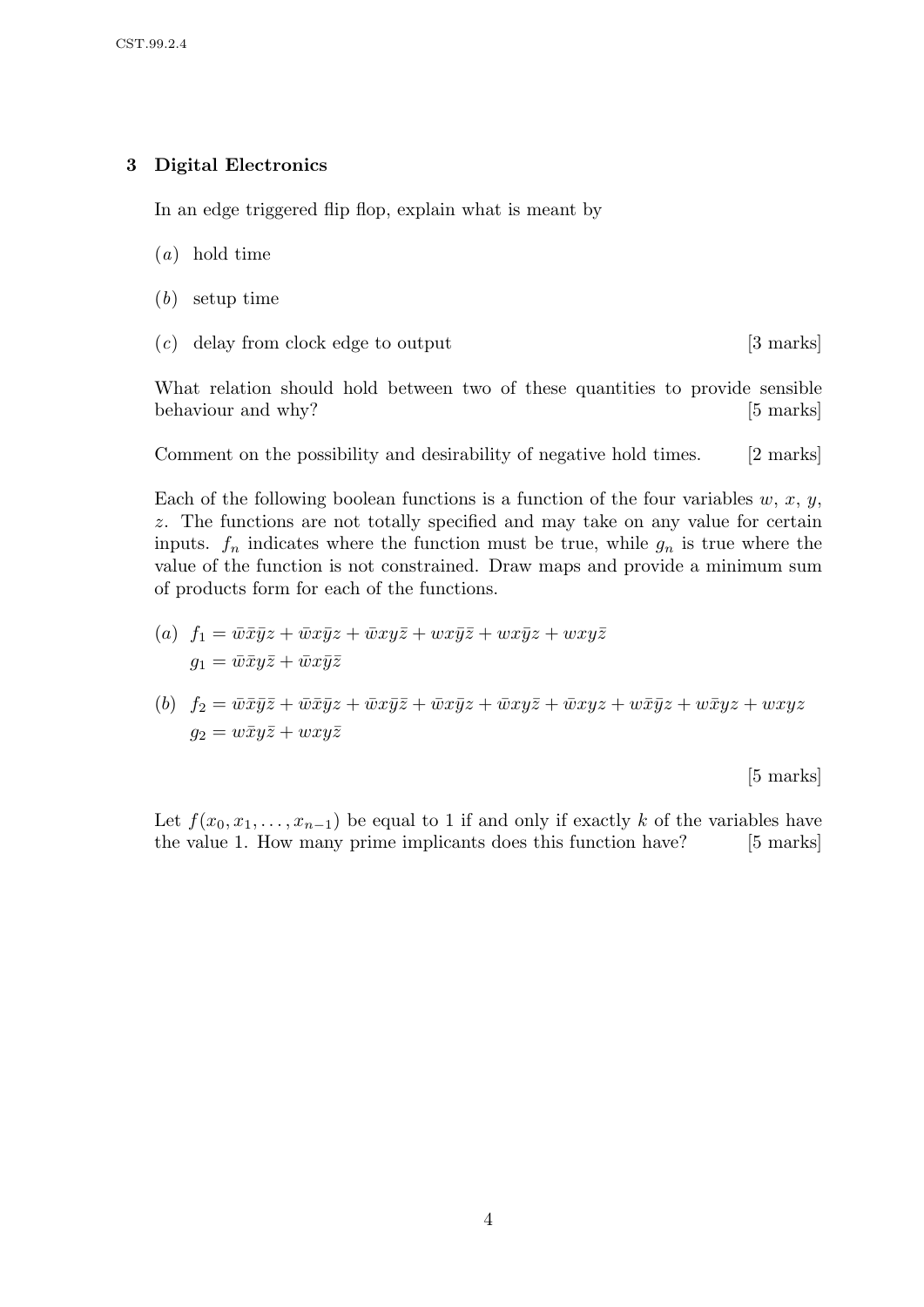### SECTION C

### 4 Probability



Each of the five switches in the above circuit is closed with probability  $p$ , independently of all the other switches. What is the probability of there being a connection from A to B? Express the answer as a polynomial in  $p$ . [7 marks]

The circuit is then modified to the version shown below, the five switches still being independent. What is the probability of there being a connection from A to B now? Again express the answer as a polynomial in  $p$ . [13 marks]



#### 5 Probability

A solitaire game is played with two coins. One coin is fair, so that  $P(\text{heads}) = \frac{1}{2}$ , and the other is biased so that  $P(\text{heads}) = p$ .

At the first turn the player tosses the fair coin. At all subsequent turns the biased coin is used if the toss at the previous turn resulted in heads and the fair coin is used if the toss at the previous turn resulted in tails.

Suppose  $u_n$  is the probability of obtaining heads at turn n. Show that, for  $n > 1$ :

$$
2u_n + (1 - 2p)u_{n-1} = 1
$$
 [4 marks]

Demonstrate that this difference equation also holds for the case  $n = 1$  provided  $u_0$  is suitably defined. [2 marks]

Solve the difference equation, expressing  $u_n$  in terms of n and p. [14 marks]

5 [TURN OVER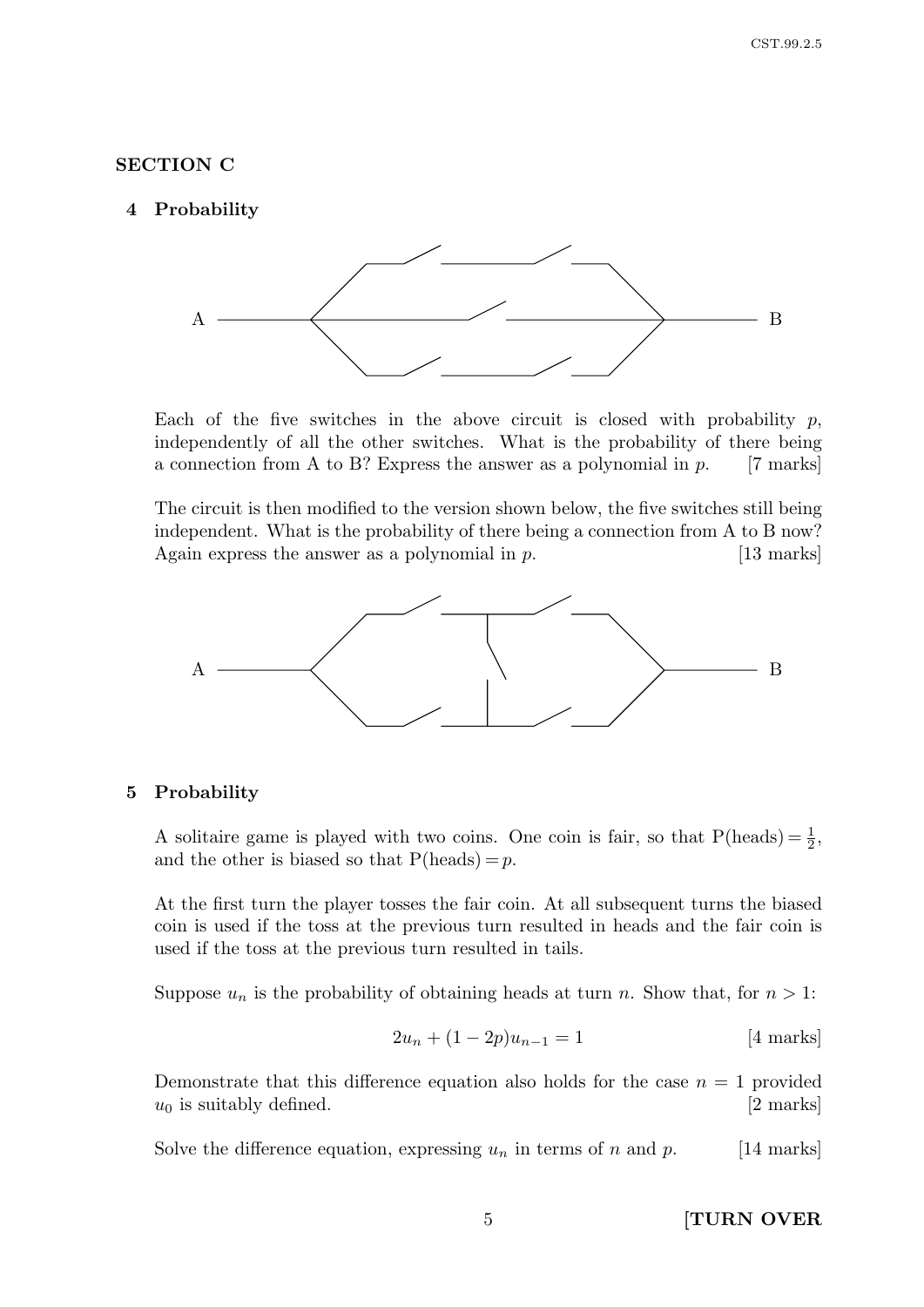# SECTION D

## 6 Professional Practice and Ethics

What is the nature of privacy and how do EU guidelines and/or British legislation serve to protect privacy? [20 marks]

# 7 Regular Languages and Finite Automata

Suppose that L is a language over the alphabet  $\{0, 1\}$ . Let L' consist of all strings u' over  $\{0,1\}$  with the property that there is some string  $u \in L$  with the same length as  $u'$  and differing from  $u'$  in at most one position in the string. Show that if L is regular, then so is  $L'$ . [Hint: if Q is the set of states of some finite automaton accepting  $L$ , construct a non-deterministic automaton accepting  $L'$  with states  $Q \times \{0,1\}$ , where the second component counts how many differences have been seen so far.] [10 marks]

If a deterministic finite automaton  $M$  accepts any string at all, it accepts one whose length is less than the number of states in  $M$ . Explain why. [5 marks]

State Kleene's theorem about regular expressions and deterministic finite automata. [2 marks]

Describe how to decide for any given regular expression whether or not there is a string that matches it. [3 marks]

### 8 Software Engineering I

| State the advantages of the waterfall model. | $[10 \text{ marks}]$ |
|----------------------------------------------|----------------------|
|----------------------------------------------|----------------------|

State the disadvantages of the waterfall model. [4 marks]

What is the main criterion for deciding whether or not to use the waterfall model in a software development project? [3 marks]

Explain whether there would be any difference for a hardware development project. [3 marks]